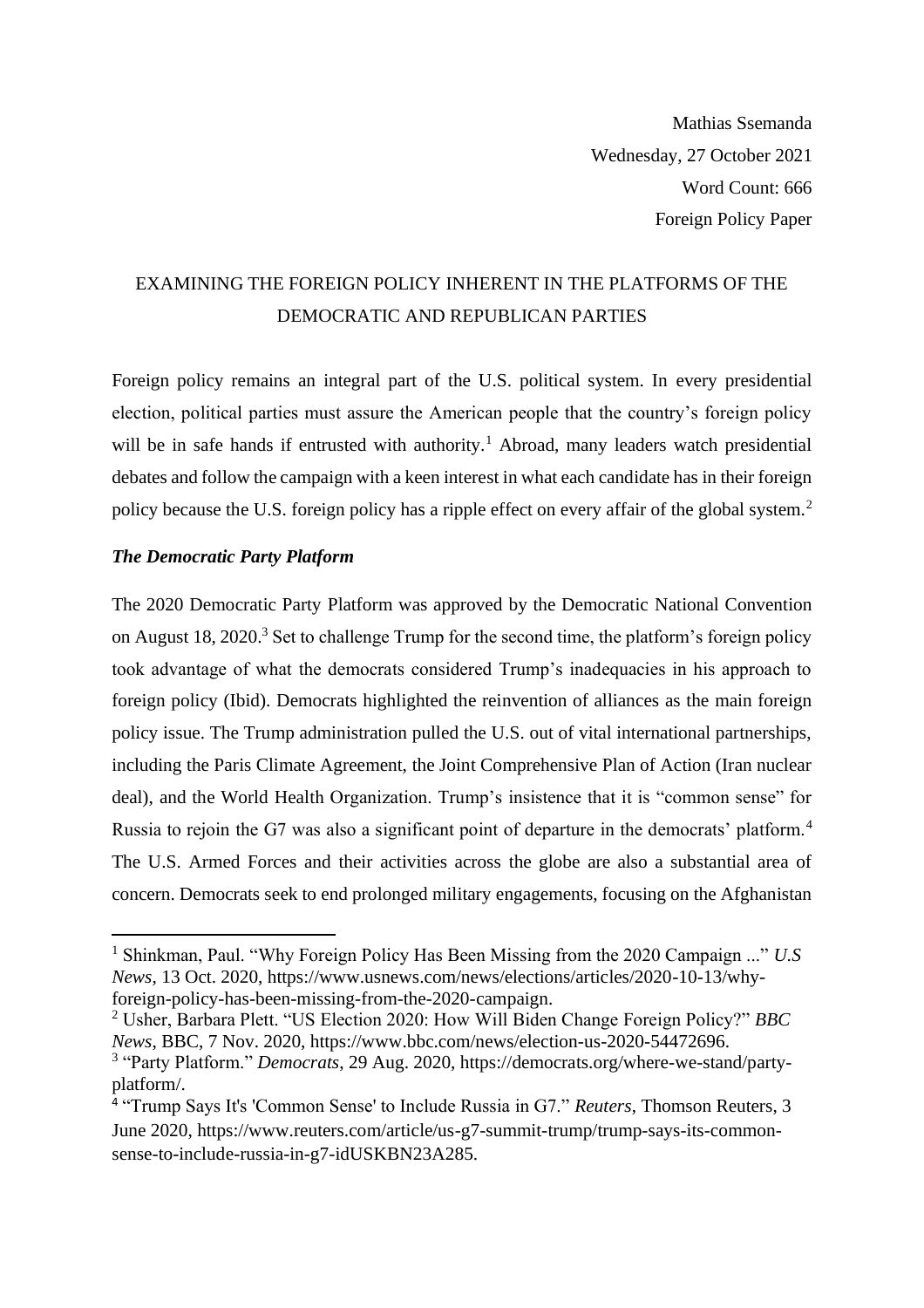war, the longest in America's history (Ibid). The democrats do not categorically indicate an increase in military spending but go further to question the way resources are spent and on which areas of the defense budget. In the advancement of America's interests, the Asia-Pacific region remains a contentious issue in the platform with a clear emphasis on China and its activities in the region.

## *The Republican Party Platform*

After eight years of the Obama presidency, Republicans were disappointed with how democrats handled the U.S. foreign policy. It was evident by the tone used in the platform and the constant criticism of the Barack Obama administration in nearly every platform paragraph.<sup>5</sup> The GOP platform focused on America's role and gains from international organizations to which the US is a signatory and, most importantly, a founding member. The GOP showed displeasure at the lack of accountability to Americans and the dwindling American leadership at these organizations (Ibid). The GOP disagreed with the Iran nuclear deal and preferred an unmentioned alternative approach to Iran. Putting U.S. interests in Israel first, the platform promises continued protection to Israel and intensify the fight against ISIS in the Middle East (Ibid). The U.S. leadership in the Asia-Pacific remains top on the agenda with a clerical call to allies like Japan, South Korea, Australia, the Philippines, and Thailand to stand against China (Ibid). China is mentioned several times in the GOP platform, indicating it was soon becoming the U.S. main adversary, something that has now formally been acknowledged.

## **Differences in the Platforms and Implications to National Security**

The differences in the approach to the Iran nuclear deal are profound, and these have caused a significant setback in achieving the required objectives of the Iran nuclear talks. Republicans advocate for an aggressive approach, whereas democrats prioritize nuclear diplomacy, deescalation, and regional dialogue. As long as the Iran question remains unanswered, U.S. allies in the region, especially Israel, remain threatened by a nuclear-armed Iran. Democrats argue that Trump Administration's withdrawal from the JCPOA isolated the United States and its allies and opened doors for Iran to resume its nuclear enrichment. The republicans indicate that Iran is the biggest sponsor of terrorists globally, which is fundamentally true because research implicates the Iranian regime in sponsoring Hezbollah, Hamas, and other proxy terror groups.

<sup>&</sup>lt;sup>5</sup> "Rules and Resolutions." *GOP*, The Republican Party, 2016, https://www.gop.com/rulesand-resolutions/.